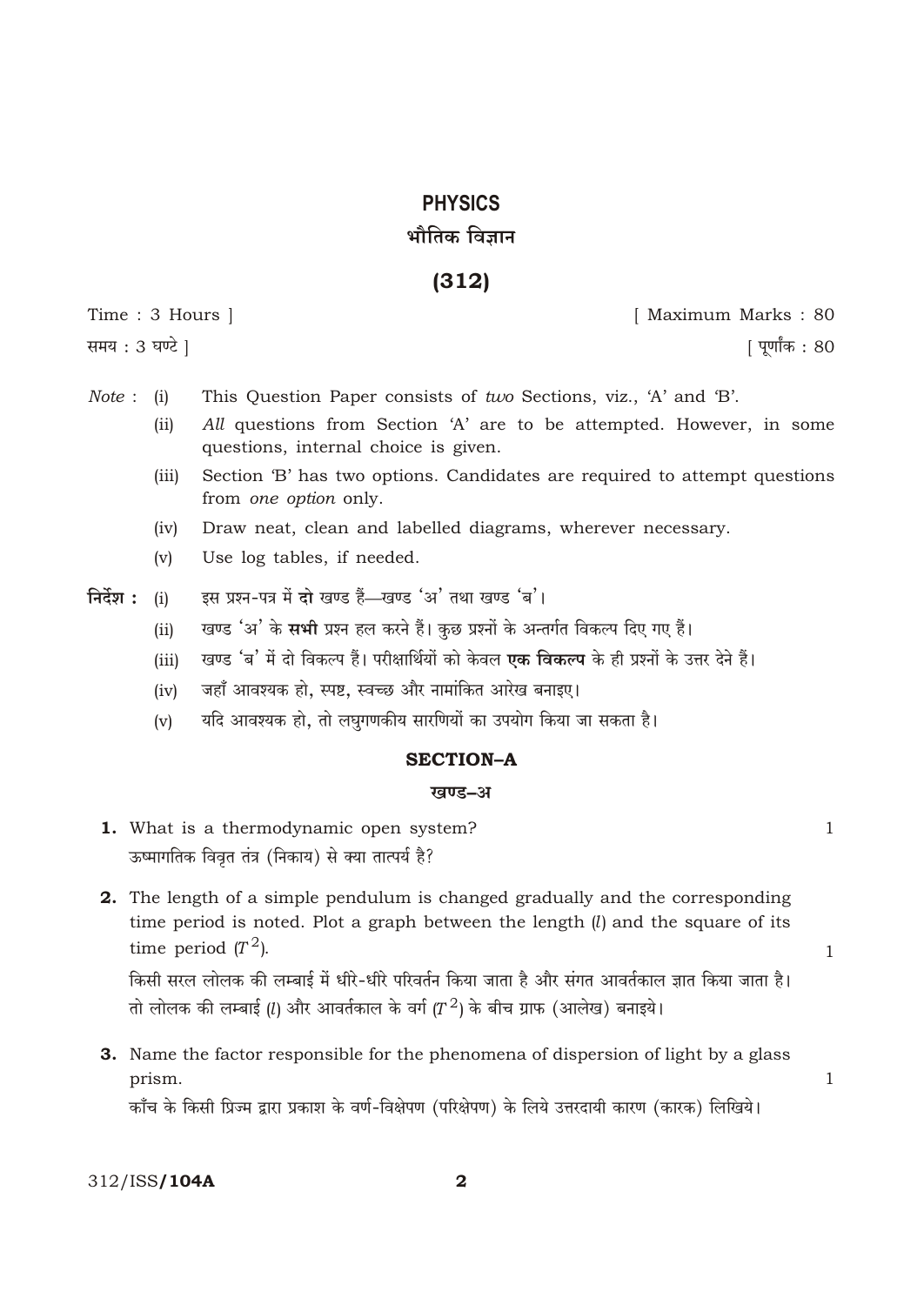- 4. Name the type of extrinsic semiconductor obtained by doping an intrinsic semiconductor with a pentavalent impurity. किसी नैज अर्धचालक को पंचम समूह (पंच-संयोजी) के किसी अपद्रव्य (अशुद्धि) द्वारा मादित करने से किस प्रकार का बाह्य अर्धचालक बनता है?
- **5.** Show graphically the variation of  $g$  with the distance from the centre of the earth.  $q$  (गुरुत्वीय त्वरण) के मान में, पृथ्वी के केन्द्र से दूरी के साथ, परिवर्तन को प्रदर्शित करने (दिखाने) के लिये एक ग्राफ (आलेख) बनाइये।
- 6. How is the angle of contact for a liquid in a tube related to the shape of the meniscus of the liquid? Give one example to support your answer. किसी नलिका (ट्यूब) में किसी द्रव के स्पर्श-कोण का, उस द्रव के मुक्त तल (नवचन्द्रक) के आकार से, क्या सम्बन्ध होता है? अपने उत्तर की पुष्टि के लिये एक उदाहरण दीजिये।
- 7. On a chilly day, a brass tumbler feels much colder than a wooden tray at the same temperature. Why? ठण्डे मौसम में पीतल का गिलास, लकडी की टे से अधिक ठण्डा लगता है, यद्यपि दोनों का ताप समान है। ऐसा क्यों होता है?
- 8. Can we have two coherent sources using two incandescent light bulbs? Give reason for your answer. क्या हम दो तापदीप्त विद्युत् बल्बों के उपयोग से दो कलासम्बद्ध स्रोत प्राप्त कर सकते हैं? अपने उत्तर के लिये कारण लिखिये।
- 9. Draw a labelled energy-level diagram showing emission of various spectral series of hydrogen atom. हाइड्रोजन परमाणु की विभिन्न स्पेक्ट्रमी श्रेणियों (रेखाओं) के उत्सर्जन को प्रदर्शित करने (दिखाने) के लिये एक नामांकित ऊर्जा-स्तर चित्र (आरेख) बनाइये।
- 10. Draw the symbol of an AND gate. With the help of a circuit diagram, show how AND gate can be realised by using two junction diodes. AND गेट का प्रतीक बनाइये। एक परिपथ आरेख द्वारा प्रदर्शित कीजिये कि दो संधि डायोडों के उपयोग से AND गेट कैसे प्राप्त किया जा सकता है।
- 11. Show that vector addition is commutative. Two equal forces have the magnitude of their resultant equal to either of them. Calculate the angle at which they are inclined. प्रदर्शित कीजिये कि सदिश योग क्रमविनिमेय (कम्युटेटिव) होता है। दो आपस में समान (बराबर) बलों के परिणामी का परिमाण उनमें से किसी एक बल के बराबर (समान) है। इन दो बलों के बीच का कोण ज्ञात कीजिये।

312/ISS/104A

 $\overline{2}$ 

 $\overline{2}$ 

 $\overline{2}$ 

 $\overline{2}$ 

 $\overline{4}$ 

 $\mathbf{1}$ 

 $\overline{2}$ 

 $\overline{2}$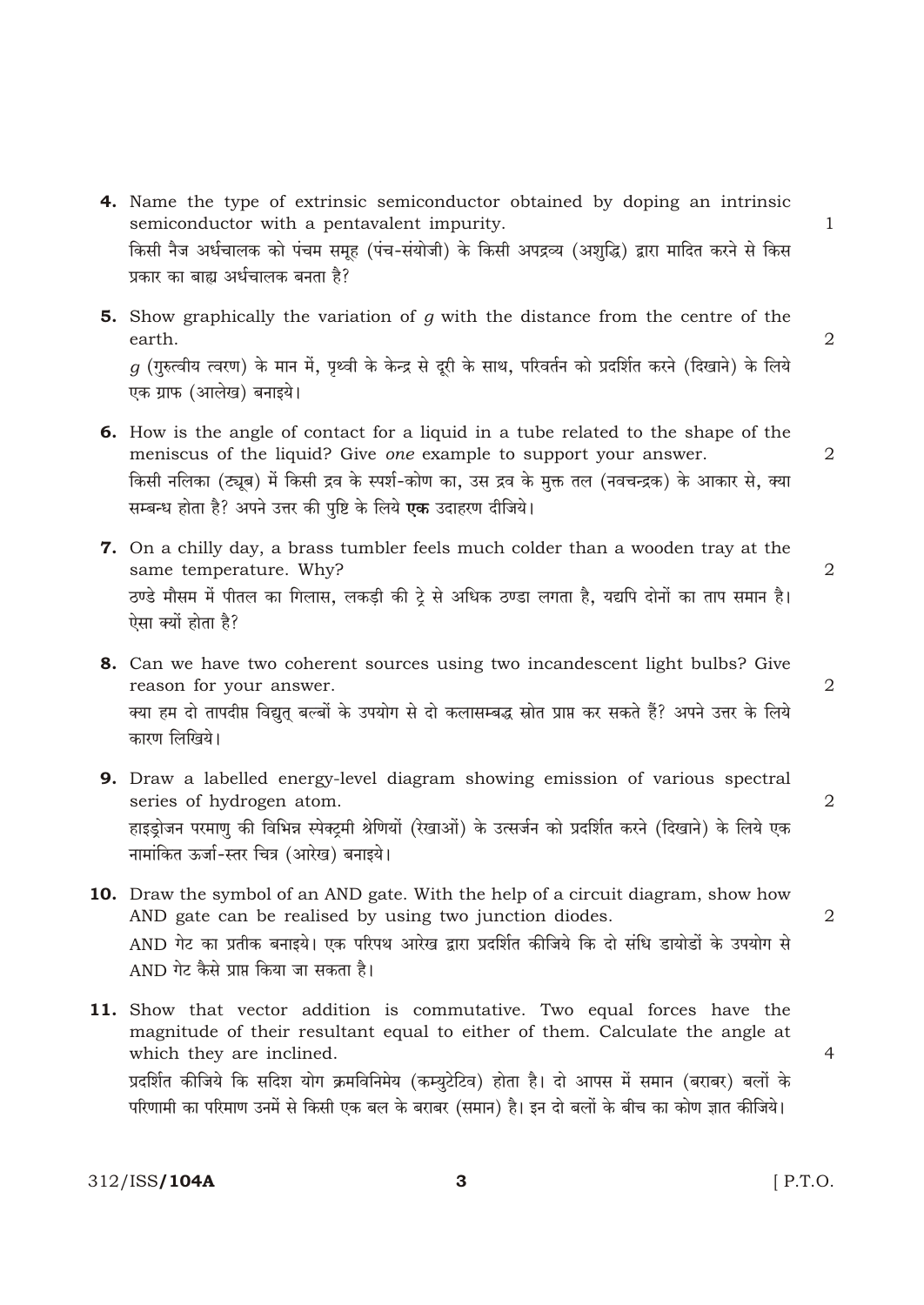**12.** Two masses  $m_1$  (= 20 kg) and  $m_2$  (= 10 kg) are connected at the two ends of a light, inextensible string passing over a light, frictionless, fixed pulley as shown in the figure. Find  $(a)$  acceleration of the masses and  $(b)$  tension in the string connecting them, when masses are released.  $(g \t 10 \text{ m s}^2)$ 

 $m_1$  (= 20 kg) और  $m_2$  (= 10 kg) द्रव्यमान की दो वस्तुएँ (पिंड) एक हल्की, अवितान्य डोरी के दो सिरों से अलग-अलग बँधी हैं और यह डोरी चित्र में दिखाये गये अनुसार एक हल्की, घर्षणरहित, स्थिर (अचल) घिरनी के ऊपर से होकर गुजरती है। दोनों वस्तुओं की मुक्त अवस्था में (क) उनका त्वरण और (ख) डोरी पर तनाव ज्ञात कीजिये। (*a* 10 m s  $^{2}$ )



13. A solid cylinder rolls down an inclined plane without slipping. What fraction of its kinetic energy is translational? What is the magnitude of its velocity after falling through a height  $h$ ?

एक बेलनाकार ठोस किसी आनत समतल पर बगैर फिसले लुढ़कता है। इसकी गतिज ऊर्जा का कौन-सा भाग स्थानांतरीय है?  $h$  ऊँचाई से गिरने के पश्चात इस बेलन के वेग का परिमाण (मान) कितना होगा?

In a hydroelectric power generating station,  $10^6$  kg water falls through a height of 50 m in one second. (a) Calculate the work done by falling water. (b) How much power can be generated under ideal conditions?  $(q \t 10 \text{ m s}^2)$ 

किसी जलविद्युत् उत्पादक केन्द्र (स्टेशन) पर एक सेकण्ड में  $10^6\,$  kg पानी 50  $\rm m$  ऊँचाई से गिरता है। (क) गिरते हुए पानी द्वारा किये गये कार्य का परिकलन कीजिये। (ख) आदर्श अवस्था में इससे कितनी शक्ति प्राप्त होगी?  $(g \ 10 \text{ m s}^{-2})$ 

 $\overline{\mathbf{4}}$ 

 $\overline{4}$ 

 $\overline{4}$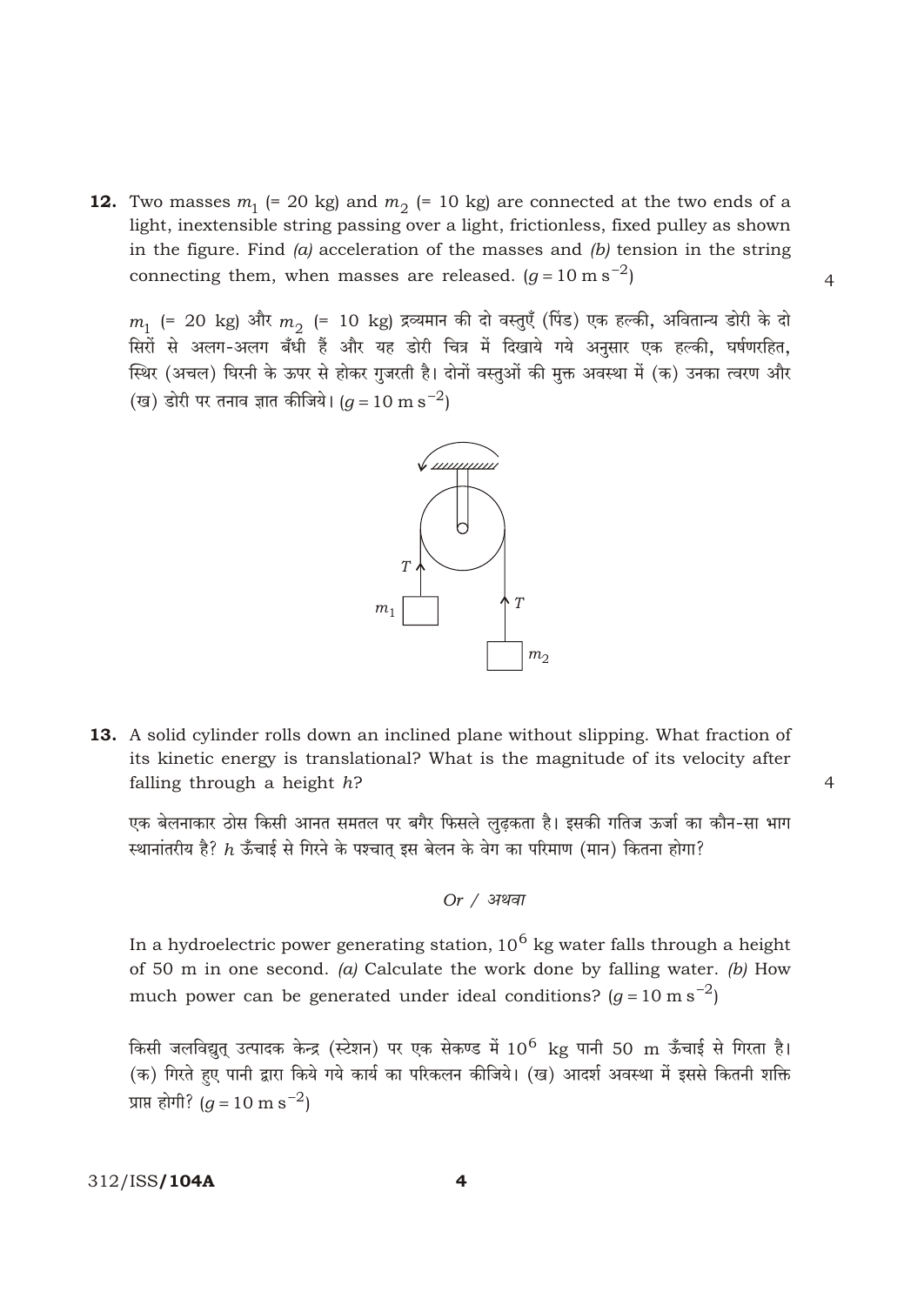14. State how the viscous force between two layers of a liquid depends on different factors and hence, define 'coefficient of viscosity'. What is its SI unit? How is it related to poise? What is the effect of viscosity on the terminal velocity of a body?

किसी द्रव की दो परतों के बीच श्यान बल भिन्न-भिन्न कारकों पर किस प्रकार निर्भर करता है? इससे 'श्यानता गुणांक' को परिभाषित कीजिये। इसका SI (एस० आइ०) मात्रक लिखिये। इस मात्रक का पॉइज से क्या सम्बन्ध है? श्यानता का किसी वस्तु के अंत्य वेग पर क्या प्रभाव होता है?

15. Vibrations are executed in the air column of a closed-end organ pipe. Draw waveforms and obtain expressions for wavelength and frequency for the first three modes of vibration of the air column.

Which harmonics are present in the closed pipe? Which pipe (open or closed) is richer in overtones?

किसी एक सिरे पर बन्द ऑर्गन पाइप के वायुस्तम्भ में कम्पन उत्पन्न किये गये हैं। वायुस्तम्भ के कम्पन की प्रथम तीन विधाओं के लिये तरंगरूप बनाइये और प्राप्त (उत्पन्न) स्वरों की तरंगदैर्घ्य और आवत्ति के लिये व्यंजक प्राप्त कीजिये।

बन्द ऑर्गन पाइप में कौन-से संनादी उत्पन्न होते हैं? खुले और बन्द ऑर्गन पाइप में से किसमें अधिक अधिस्वरक होते हैं?

- 16.  $(a)$ List four ways in which energy losses take place in a transformer. उन **चार** कारणों (कारकों) को लिखिये जिनसे टान्सफॉर्मर में ऊर्जा ह्रास होता है।
	- What modifications are made in an a.c. generator to overcome the  $(b)$ problem of insulation and sparking, when large output powers are involved?

अधिक शक्ति के निर्गमन से सम्बद्ध विद्युत् रोधन और स्फुलिंग (स्पार्किंग) की समस्या के निराकरण (दर करने) के लिये ए० सी० जनित्रों में क्या रूपान्तरण (परिवर्तन) किया जाता है?

17. Draw a labelled ray diagram to show the formation of the image of a distant object by an astronomical telescope in normal adjustment position. Write the expression for magnifying power and length of the telescope. Is the magnifying power more, when adjusted at the least distance of distinct vision or when focussed for normal adjustment? Why? सामान्य समायोजन स्थिति में किसी खगोलीय दरदर्शक द्वारा दरस्थ वस्तु का प्रतिबिम्ब बनना दिखाने के लिये एक नामांकित किरण आरेख बनाइये। इसकी आवर्धन क्षमता और कुल लम्बाई के लिये व्यंजक लिखिये। इसकी आवर्धन क्षमता सामान्य समायोजन में अधिक होती है या सुस्पष्ट दृष्टि की अल्पतम (न्युनतम) दूरी पर समायोजन में? इसका कारण लिखिये।

 $[$  P.T.O.

 $\overline{4}$ 

 $\overline{4}$ 

 $\overline{4}$ 

 $\overline{4}$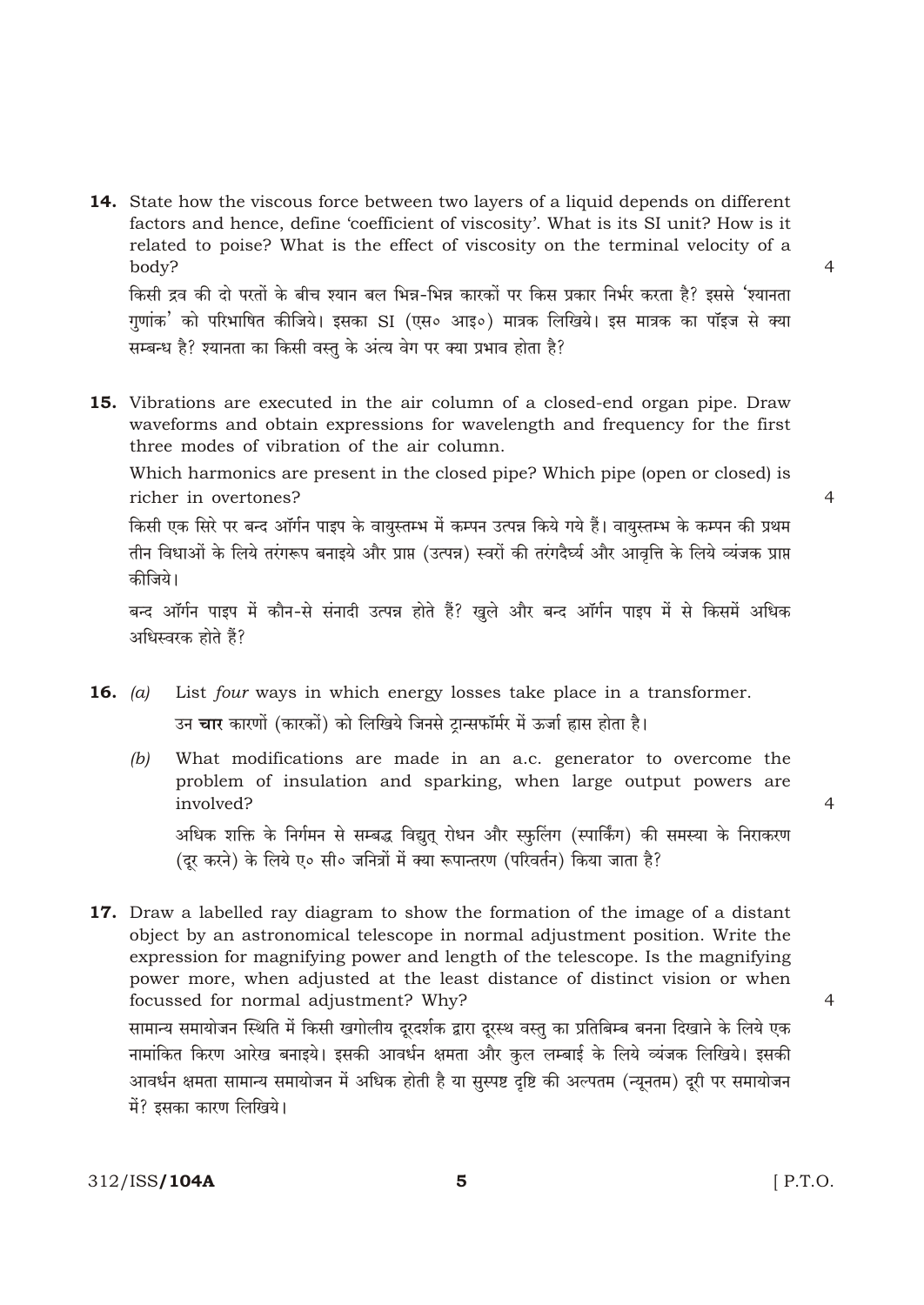- 18. With the help of a circuit diagram, explain how the amplification occurs in an  $n-p-n$  transistor in common-emitter configuration. What is the phase difference between input signal and output voltage in this case? एक परिपथ आरेख की सहायता से स्पष्ट कीजिये कि उभयनिष्ठ उत्सर्जक विन्यास में  $n$ - $p$ - $n$  ट्रांजिस्टर द्वारा प्रवर्धन कैसे होता है? इस दशा में निवेशी सिग्नल (संकेत) और निर्गत वोल्टता में कितना कलान्तर होता है?
- 19. Deduce the law of equipartition of energy using kinetic theory of gases. Obtain an expression for the total energy of a monatomic gas molecule. How is this expression modified for a diatomic gas molecule? गैसों के गत्यात्मक (अणु-गति) सिद्धान्त का उपयोग करते हुए ऊर्जा-समविभाजन के नियम को व्युत्पन्न (प्राप्त) कीजिये। एक-परमाणुक गैस के अणु की कुल ऊर्जा के लिये व्यंजक व्युत्पन्न (प्राप्त) कीजिये। द्वि-परमाणुक गैस अण के लिये इस व्यंजक में क्या रूपान्तरण (परिवर्तन) करना होता है?
- 20. Obtain an expression for the energy stored in a capacitor. A parallel-plate air capacitor has an energy  $U$ . What will be its energy, if  $(a)$  the separation between its two plates is doubled without any change in their potential difference and (b) the potential difference between the plates is doubled keeping the plates where they are? किसी संधारित्र में संचित ऊर्जा के लिये एक व्यंजक प्राप्त कीजिये। किसी समान्तर प्लेट वायु संधारित्र की ऊर्जा

 $U$  है। इसकी ऊर्जा कितनी हो जायेगी, यदि (क) विभवान्तर में बगैर किसी परिवर्तन के प्लेटों के बीच की दुरी को दो गुना कर दिया जाय और (ख) प्लेटों को पूर्व स्थिति में रखते हुए उनके बीच के विभवान्तर को दो गुना कर दिया जाय?

21. State and explain Kirchhoff's second rule for electric circuits.

In the given electrical network, find the values of currents  $i_1$  and  $i_2$ , and the potential difference between the points  $B$  and  $D$ .

विद्युत् परिपर्थो के लिये किरखोफ़ का दूसरा नियम लिखिये और उसको स्पष्ट कीजिये।

दिये गये वैद्युत नेटवर्क (परिपथ) में विद्युत् धारा  $i_1$  और  $i_2$  का मान तथा बिन्दुओं  $B$  और  $D$  के बीच विभवान्तर ज्ञात कीजिये।



312/ISS/104A

5

5

 $\overline{4}$ 

5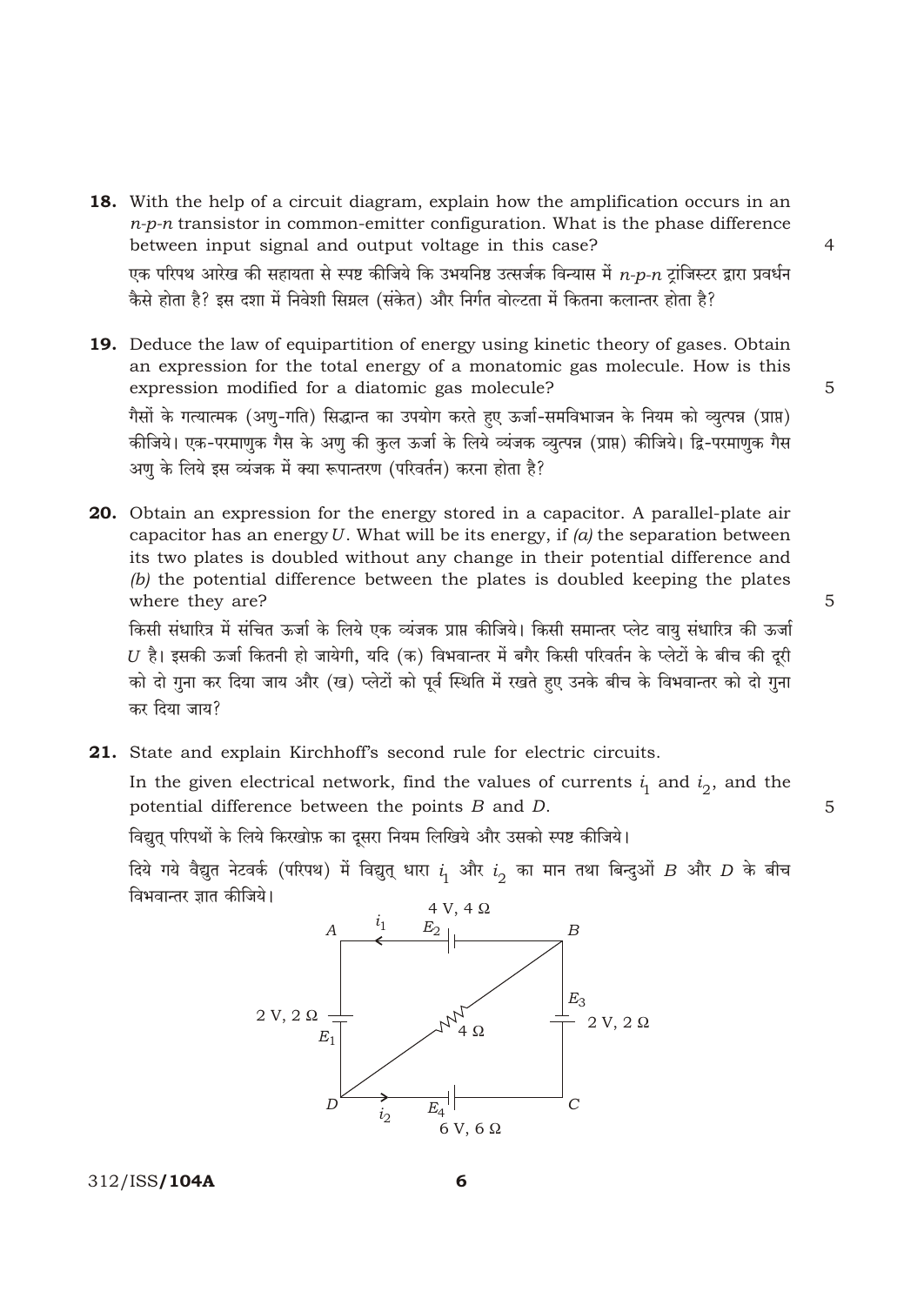#### *Or / अथवा*

Distinguish between 'electromotive force' and 'potential difference' of a cell. When current from a cell increases, the potential difference between electrodes decreases. Why?

Find the current drawn from a battery of  $n$  identical cells each of e.m.f.  $E$  and internal resistance r connected in parallel. The external resistance of the circuit is  $R$ .

किसी सेल के 'विद्युतवाहक बल' और 'विभवान्तर' के बीच अन्तर (भेद) लिखिये। किसी सेल से ली गई विद्युत् धारा का मान बढ़ने पर उसके इलेक्ट्रोडों के बीच विभवान्तर कम क्यों हो जाता है?

एक जैसे (सर्वसम)  $n$  सेलों की एक बैटरी में प्रत्येक सेल का विद्यतवाहक बल  $(e.m.f.)$   $E$  और आन्तरिक प्रतिरोध  $r$  है। यदि इये सेल समान्तर क्रम में हैं और बाह्य प्रतिरोध  $R$  हो, तो इस बैटरी से कितनी विद्युत् धारा प्राप्त होगी?

**22.** On the basis of de Broglie's hypothesis, obtain an expression for the wavelength associated with an electron when accelerated through a potential difference V volts.

With the help of a labelled diagram, describe the experiment to verify the existence of matter waves.

किसी इलेक्टॉन को V वोल्ट के विभवान्तर से त्वरित किया गया है। दे ब्रॉग्ली की परिकल्पना के आधार पर इससे सम्बद्ध तरंगदैर्घ्य के लिये एक व्यंजक प्राप्त कीजिये।

एक नामांकित चित्र की सहायता से पदार्थ-तरंगों के अस्तित्व का सत्यापन करने के लिये प्रयोग का वर्णन कीजिये।

#### **SECTION-B**

#### खण्ड-ब

## OPTION-I

#### विकल्प–ा

## (Electronics and Communication Systems) (इलेक्टॉनिकी और संचार व्यवस्था)

23. What is meant by the term 'demodulation'? With the help of a circuit diagram, describe the process of demodulation. Draw the curves to show  $(a)$  input modulated wave and (b) output modulated wave. 'विमॉडुलन' से क्या तात्पर्य है? एक चित्र (आरेख) की सहायता से विमॉडुलन प्रक्रम का वर्णन कीजिये। (क) निवेशी मॉडुलित तरंग और (ख) निर्गम मॉडुलित तरंग को दिखाने के लिये आरेख बनाइये।

 $\overline{7}$ 

5

5